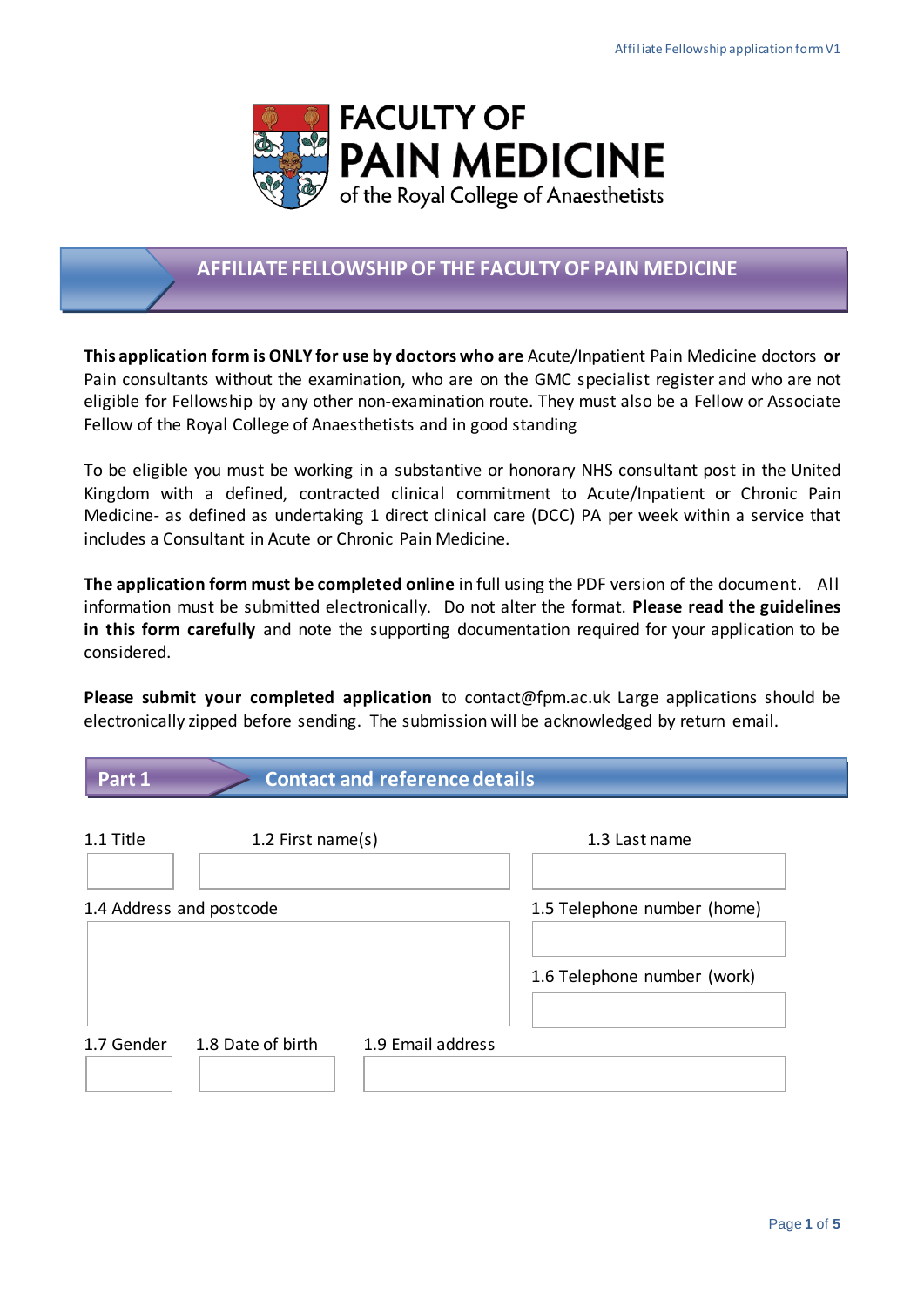*These following details are used to confirm the applicant is in good standing with the Royal College of Anaesthetists (RCoA).*

| 1.10 College (RCoA) reference number | 1.11 GMC number |  |  |
|--------------------------------------|-----------------|--|--|
|                                      |                 |  |  |
|                                      |                 |  |  |
|                                      |                 |  |  |

**Part 2 Application routes and supporting signatures**

*The standard required for the award of FFPMRCA is uniform regardless of the route of entry. Principles relating to the Affiliate Fellowship route are in Part 4.*



• Signed Clinical Director Certificate (see *Appendix A*) from your current employing trust, signed by your Clinical Director confirming satisfactory appraisal and revalidation.

# **Part 3**

# **Application information**

- including your full work address devoted to Pain Medicine
- 3.1 Details of your honorary or substantive 3.2 Number of sessions or other contracted consultant post in the United Kingdom **daytime** clinical commitments per week

# **Part 4 Principles**

A person eligible to become anAffiliate Fellow of the Faculty shall a) be on the GMC specialist register; b) a substantive or honorary NHS consultant with sessions or contracted clinical commitment within their job plan to Acute/Inpatient Pain Medicine or chronic pain medicine; c) be a Fellow or Associate Fellow of the Royal College of Anaesthetists in good standing; d) have otherwise satisfied the Faculty as to their suitability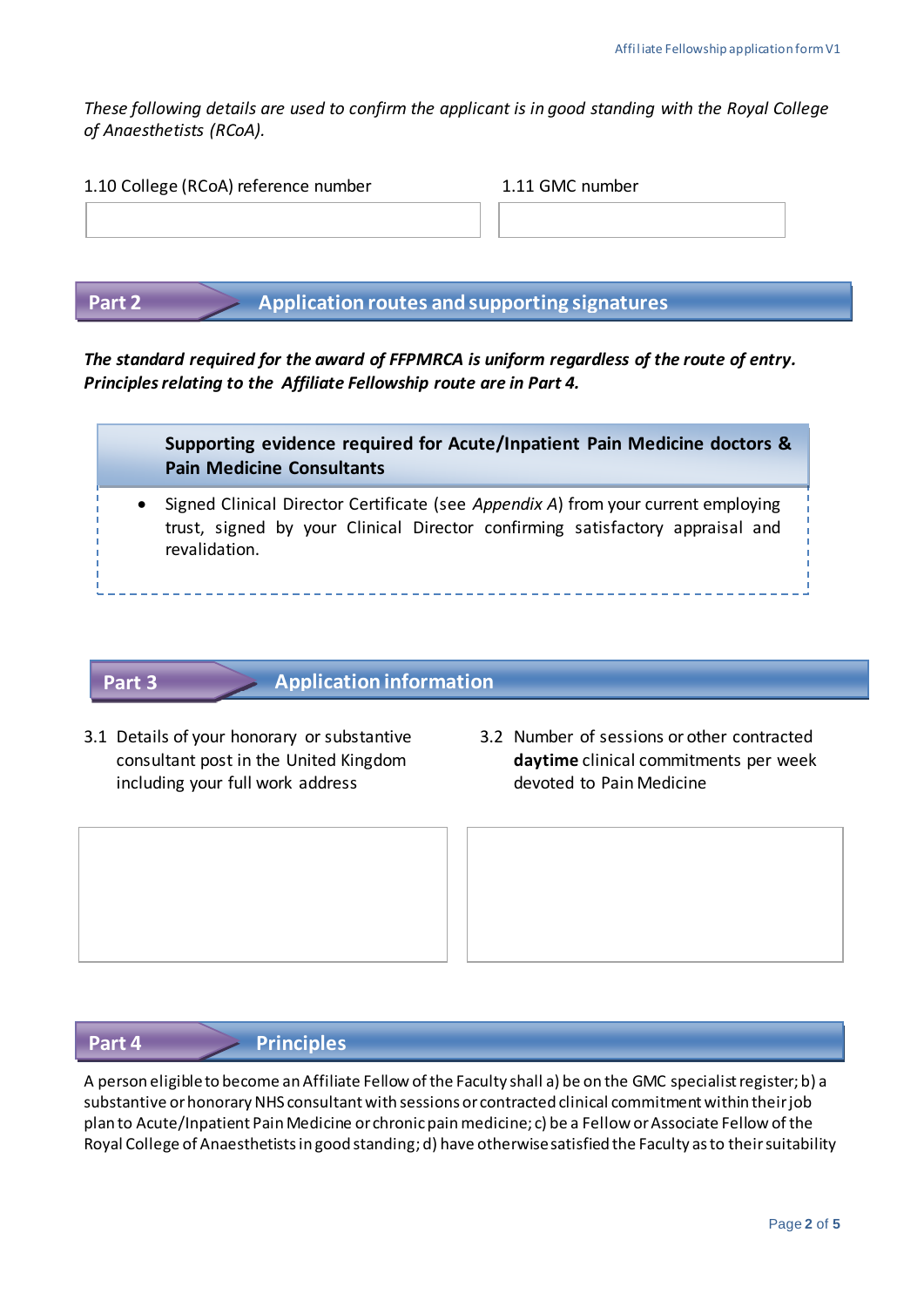by the submission of appropriate paperwork relating to the form of application as specified by the Faculty assessors.

| <b>Applicant's Declaration</b><br>Part 5                                                                                                                                                                                                                                                                                        |                             |  |  |  |  |  |
|---------------------------------------------------------------------------------------------------------------------------------------------------------------------------------------------------------------------------------------------------------------------------------------------------------------------------------|-----------------------------|--|--|--|--|--|
|                                                                                                                                                                                                                                                                                                                                 |                             |  |  |  |  |  |
| I wish to have my application for Affiliate Fellowship of the Faculty of Pain Medicine<br>considered by the Board of the Faculty of Pain Medicine.                                                                                                                                                                              |                             |  |  |  |  |  |
| I enclose all the following documentation:                                                                                                                                                                                                                                                                                      |                             |  |  |  |  |  |
| Completed and signed application form<br><b>Signed Clinical Director certificate</b>                                                                                                                                                                                                                                            |                             |  |  |  |  |  |
| I agree that the Board of the Faculty of Pain Medicine may seek any further information that<br>it considers is relevant to my application, and that my personal details may be made<br>available to a third party(ies), as required, for the purposes of assessing my competencies in<br>Pain Medicine.                        |                             |  |  |  |  |  |
| I understand that if I do not provide all the information and supporting documentation<br>required, then the Board of the Faculty of Pain Medicine cannot make the assessment.                                                                                                                                                  |                             |  |  |  |  |  |
| I understand that before an assessment of my application can proceed, all information must<br>have been received by the Board of the Faculty of Pain Medicine.                                                                                                                                                                  |                             |  |  |  |  |  |
| I confirm that, to the best of my knowledge, all of the information that I have provided in<br>this application represents a true and accurate statement. I understand that any serious<br>misrepresentation or false information supplied with the intention to mislead is a probity<br>issue that may be reported to the GMC. |                             |  |  |  |  |  |
| I confirm that I am committed to the principles outlined in part 4.                                                                                                                                                                                                                                                             |                             |  |  |  |  |  |
| I agree that the information provided by me may be processed, in accordance with the Data<br>Protection Act, for legitimate purposes connected with my application.                                                                                                                                                             |                             |  |  |  |  |  |
| 5.1 Name of applicant                                                                                                                                                                                                                                                                                                           | 5.2 Signature of applicant* |  |  |  |  |  |
|                                                                                                                                                                                                                                                                                                                                 |                             |  |  |  |  |  |

5.3 Date declaration signed

 $\begin{array}{c} \end{array}$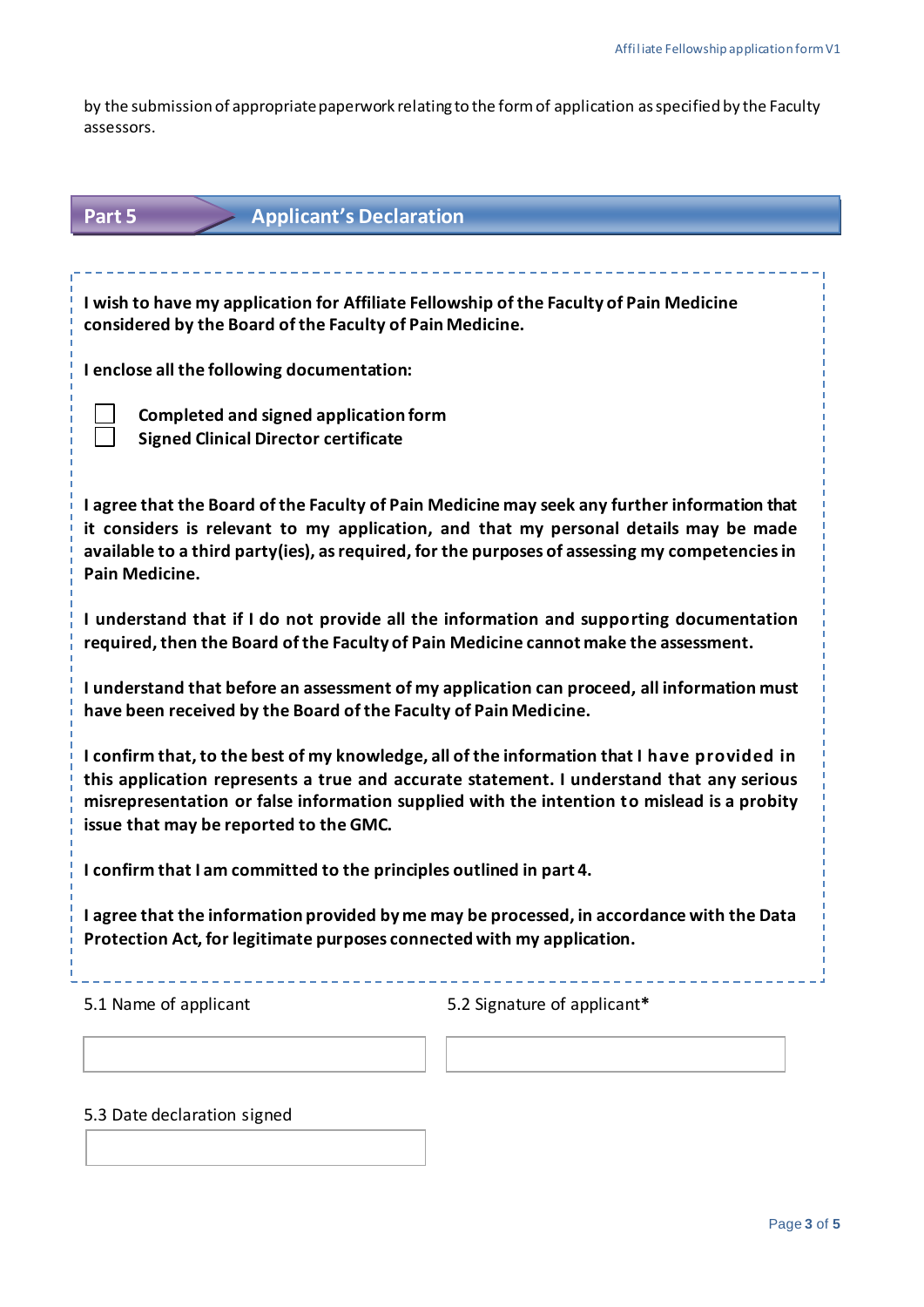#### **\****Signature of applicant:* **Please either include an electronic signature or print this page out, sign it in hard copy and scan it for submission.**

#### **Data Protection Statement**

**The Faculty of Pain Medicine (FPM) is fully committed to the principles of data protection, as set out in the General Data Protection Regulation (GDPR). The FPM relies on legitimate interests as the lawful basis for processing of personal data. We process and maintain personal data about you so that we can manage your membership, provide you with appropriate products and services and share information with you about FPM activities.**

**We will only use your information for the purposes as described and will not pass on your details to other third parties unless you have given us consent to do so.**

**We use appropriate organisational and technical measures to ensure that your data are secure and protected from loss, misuse and unauthorised access or alteration.**

**You have the right to ask for a copy of the information we hold about you and to have any inaccuracies in your information corrected. If you have any questions about data protection or require further information, please email [contact.fpm.ac.uk](mailto:contact.fpm.ac.uk).**

# **Appendix A Clinical Director Certificate**

**This certificate must be completed and signed by the applicant's current Clinical Director to confirm the applicant's commitment to Acute/Inpatient or Chronic Pain Medicine in the NHS. If the applicant is the Clinical Director, a more senior managershould complete this form.** 

| I (Clinical Director)                                                                                      |                   |
|------------------------------------------------------------------------------------------------------------|-------------------|
| of (work address)                                                                                          |                   |
| Confirm that (name of applicant)                                                                           |                   |
| has had a satisfactory revalidation<br>and<br>has had an up to date annual appraisal which is satisfactory |                   |
| Signature*                                                                                                 | Date (DD/MM/YYYY) |